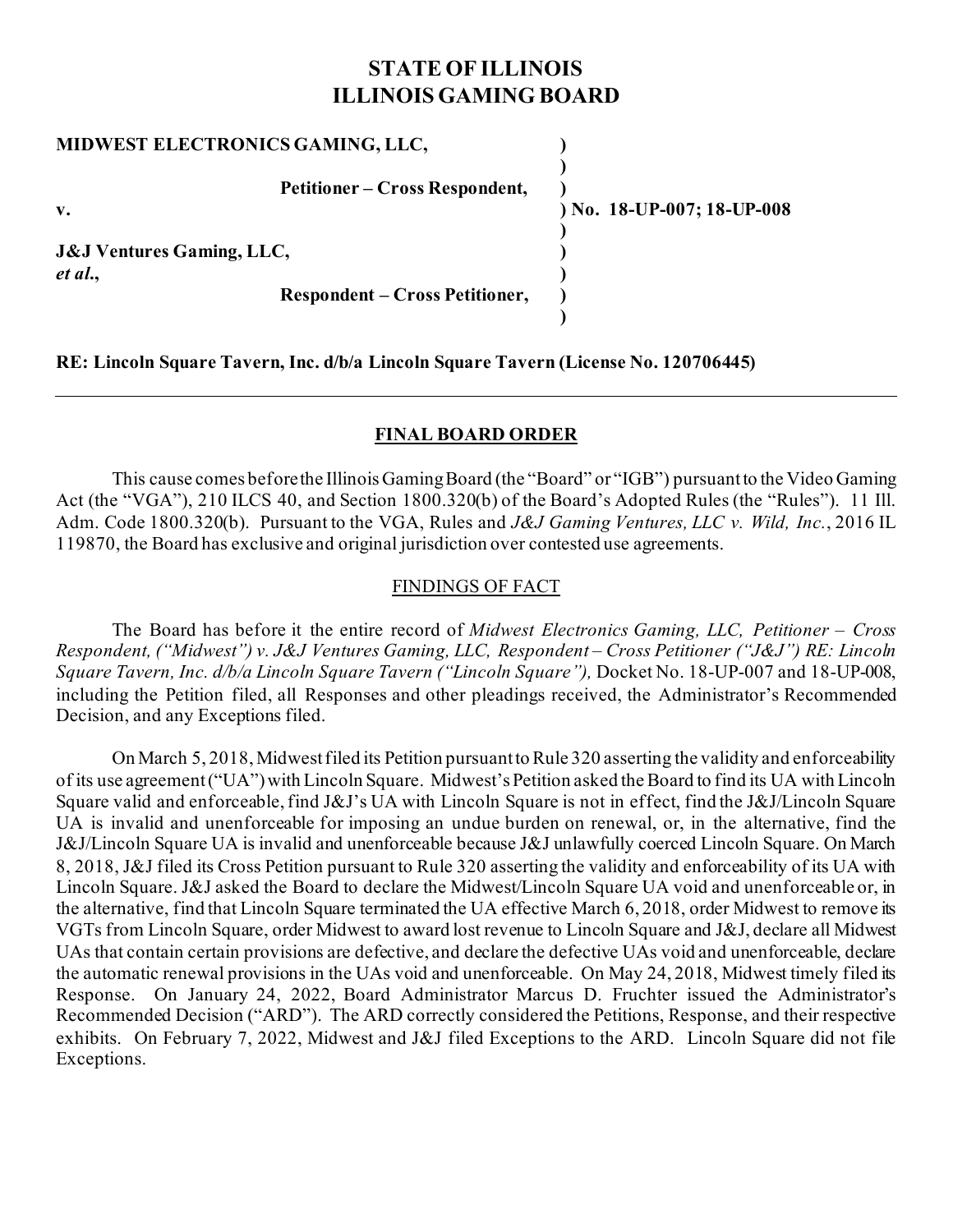## CONCLUSIONS OF LAW

Contrary to the claims in Midwest's Response and Exceptions, the Board has not deprived Midwest of due process, ignored evidence, applied its rules retroactively, or exceeded its jurisdiction. Similarly, J&J has not persuaded the Board that it is required to apply contract law precedent, or that the Board improperly granted Midwest standing. In *Wild*, the Illinois Supreme Court recognized that there is no common law right to profit from gambling, the VGA which legalized video gaming is an exception to the general prohibition on gambling, the Board has original and exclusive jurisdiction over use agreements, and by "legalizing the use of video gaming terminals for commercial gambling purposes, the legislature enacted a comprehensive statutory scheme, *creating rights and duties that have no counterpart in common law or equity.*" *Wild* at ¶ 32 (emphasis added).

The ARD accurately expressed the Board's policy preference to promote a level playing field between licensed establishments and licensed terminal operators in matters of UA renewals and terminations. It also correctly determined the Board's inquiry under Rule 320(b)(1)(D) is whether the renewal provision in the Midwest/Lincoln Square and J&J/Lincoln Square UA "poses such obstacles against non-renewal, or confusion about the procedures for non-renewal, as to constitute an undue burden on the licensed video gaming location that has entered into the provision." 11 Ill. Admin. Code 1800.320(b)(1)(D). The ARD rightly found that, on its face, the non-renewal provisions (Paragraph 15 and Paragraph 5 respectively) of the Midwest/Lincoln Square UA and J&J/Lincoln Square imposes such obstacles against non-renewal as to constitute an undue burden on Lincoln Square to terminate under Rule 320(b)(1)(D).

Therefore, after careful review and consideration of the entire record, the Board hereby:

- (1) Adopts the Administrator's Recommended Decision;
- (2) Grants in part J&J's Petition, Docket No. 18-UP-008, by finding that Paragraph 15 of the Midwest/Lincoln Square Use Agreement poses such obstacles against non-renewal, or confusion about the procedures for non-renewal, as to constitute an undue burden on Lincoln Square;
- (3) Denies in part J&J's Petition, Docket No. 18-UP-008, by denying an award of lost revenue;
- (4) Denies in part J&J's Petition, Docket No. 18-UP-008, by denying an order invalidating all Midwest Use Agreements that contain Paragraph 15;
- (5) Grants in part Midwest's Petition, Docket No. 18-UP-007, by finding that Paragraph 5 of the J&J/Lincoln Square Use Agreement poses such obstacles against non-renewal, or confusion about the procedures for non-renewal, as to constitute an undue burden on Lincoln Square;
- (6) Releases Lincoln Square from its December 14, 2012 Use Agreement with Midwest;
- (7) Releases Lincoln Square from its July 28, 2017 Use Agreement with J&J, and;
- (8) Orders Midwest to remove its VGT's from Lincoln Square within 30 calendar days of the entry of this order.

Board Rules do not allow or require any motion or request for reconsideration. This is a final order subject to judicial review under the Administrative Review Law pursuant to 230 ILCS 10/17.1.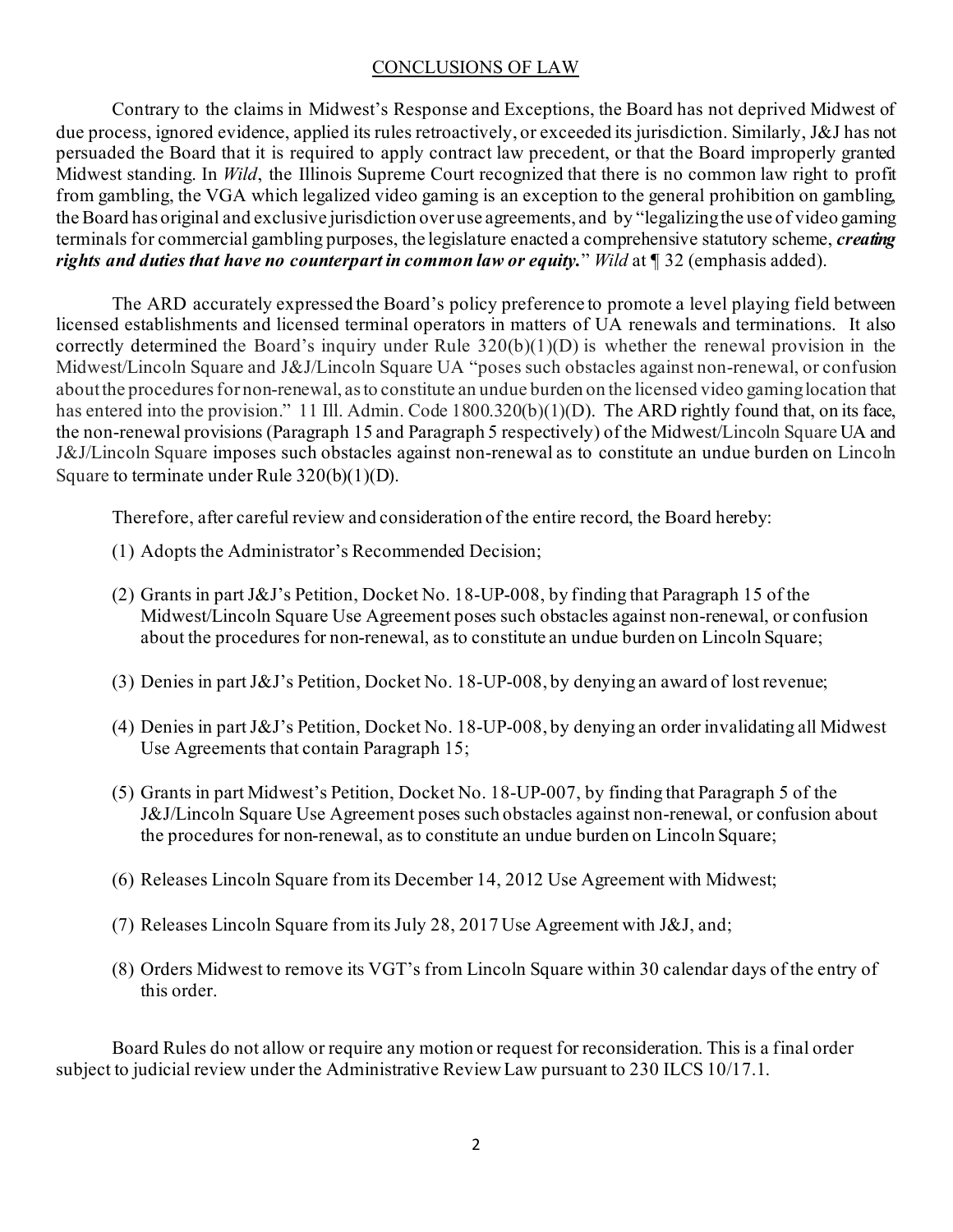## **VOTED THIS THE TENTH DAY OF MARCH, 2022**



The following is a list of all parties of record to *Midwest Electronics Gaming, LLC, Petitioner – Cross Respondent, ("Midwest") v. J&J Ventures Gaming, LLC, Respondent – Cross Petitioner ("J&J") RE: Lincoln Square Tavern, Inc. d/b/a Lincoln Square Tavern ("Lincoln Square"),* Docket No. 18-UP-007 and 18-UP-008 Pursuant to Board Rules 1800.320(b)(2)(A), 1800.320(b)(12), 1800.320 (b)(13), and 1800.140, this Final Order is being served via e-mail and becomes effective upon such service.

Addresses of the Parties:

J&J Ventures Gaming, LLC [igb@jjventures.com](mailto:igb@jjventures.com) 1400 Raney Street Effingham, IL 62401

Attorney for J&J Ventures Gaming, LLC Alexandra Van Dusen Taft Stettinius & Hollister 111 East Wacker Street, Suite 2800 Chicago, Illinois 60601 [AVanDusen@taftlaw.com](mailto:AVanDusen@taftlaw.com)

Attorney for Midwest Electronics Gaming, LLC Jim Murphy [jmurphy@clarkhill.com](mailto:jmurphy@clarkhill.com) Clark Hill 130 E. Randolph St., 39th Fl. Chicago, IL 60601

Midwest Electronics Gaming, LLC Tim Jones [Tim@Midwest.bz](mailto:Tim@Midwest.bz) 601 N. Main St. Ellsworth, IL 61737

Lincoln Square Tavern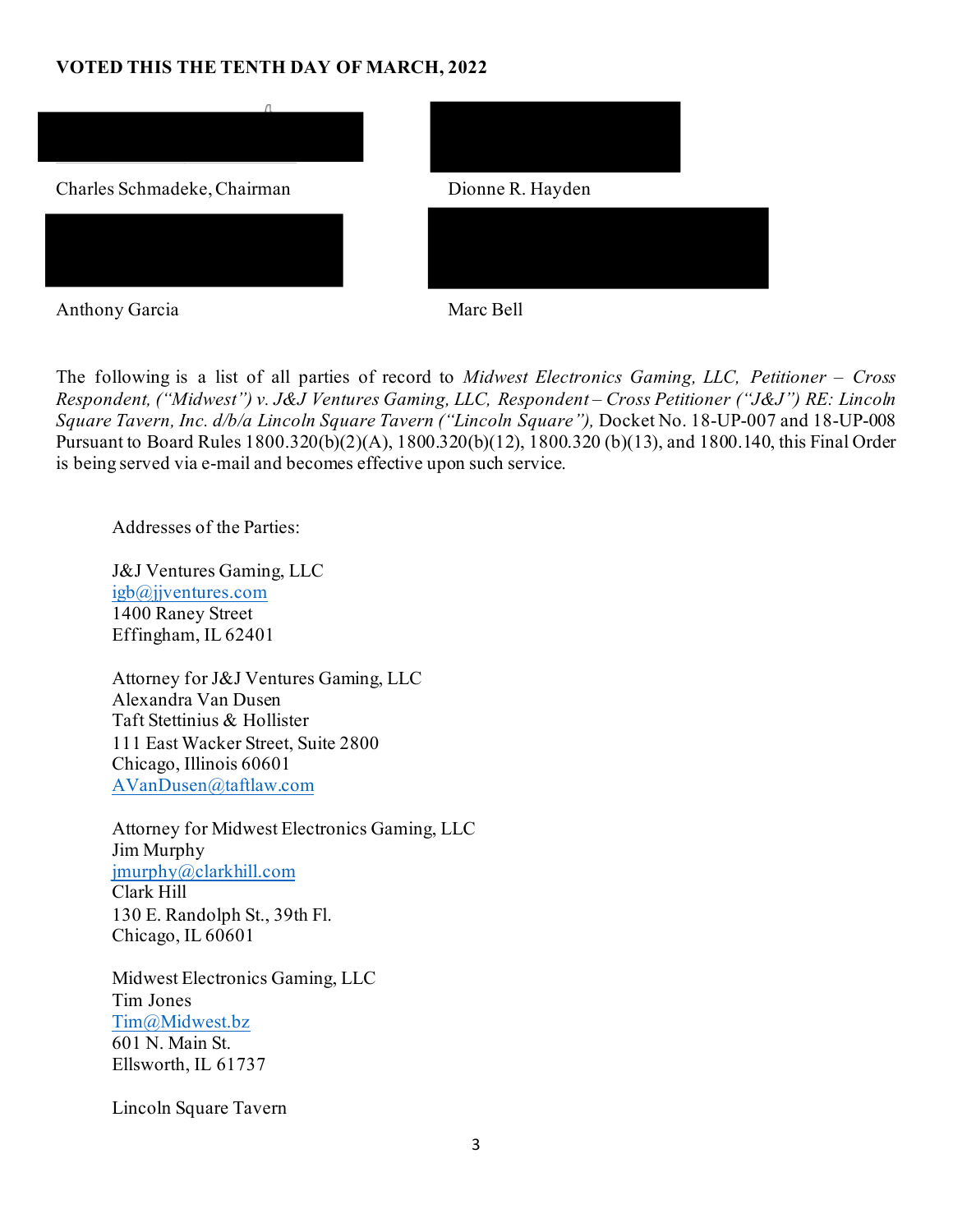c/o Andrew Chiligiris [andrew@maconcountytitle.com](mailto:andrew@maconcountytitle.com) 121 N Main St Decatur, IL 62523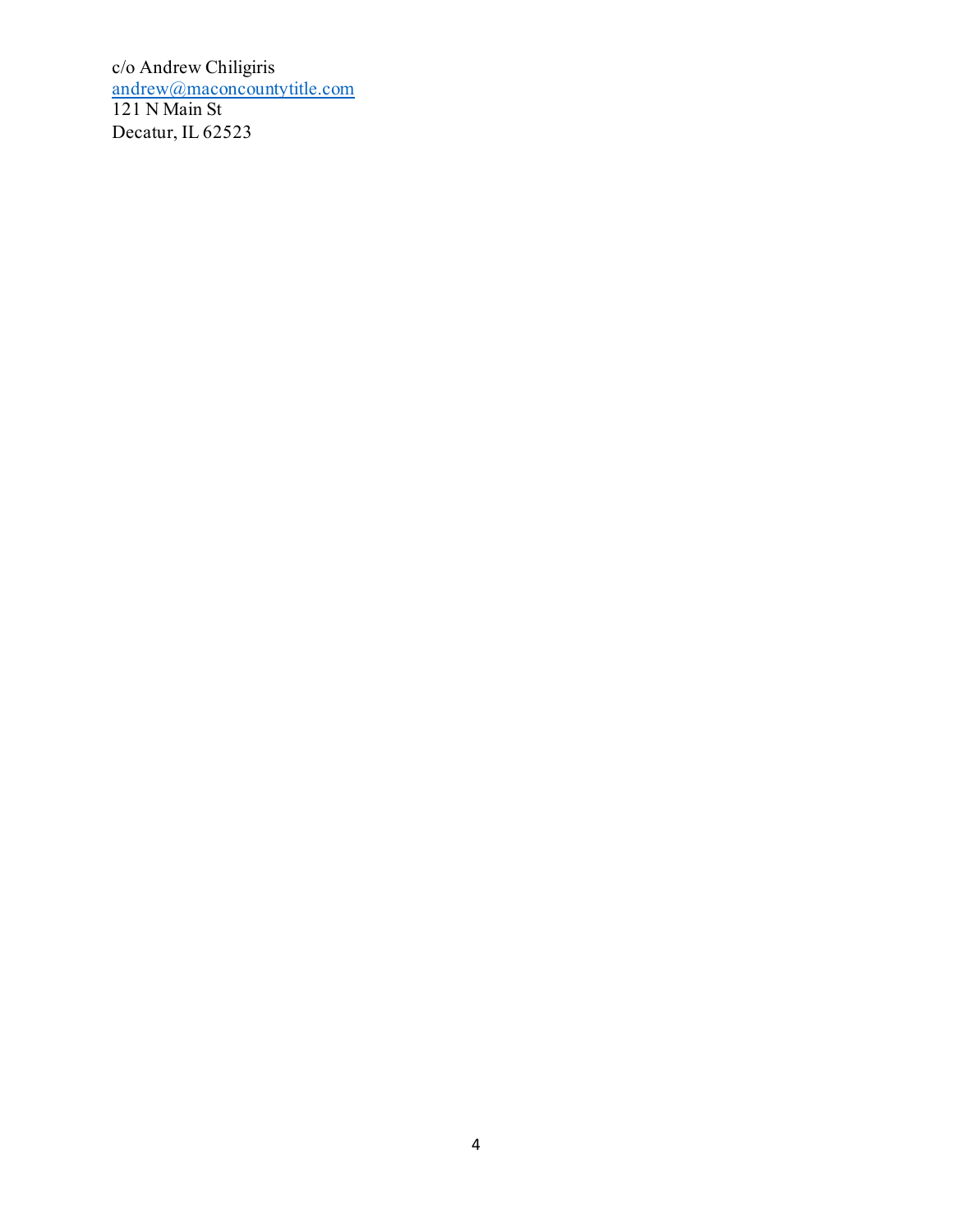## **STATE OF ILLINOIS ILLINOIS GAMING BOARD**

| MIDWEST ELECTRONICS GAMING, LLC,                |                          |
|-------------------------------------------------|--------------------------|
| <b>Petitioner – Cross Respondent,</b>           |                          |
|                                                 | No. 18-UP-007; 18-UP-008 |
| <b>J&amp;J Ventures Gaming, LLC,</b><br>et al., |                          |
| <b>Respondent – Cross Petitioner,</b>           |                          |

**RE: Lincoln Square Tavern, Inc. d/b/a Lincoln Square Tavern (License No. 120706445)** 

 **)** 

### **ADMINISTRATOR'S RECOMMENDED DECISION**

These disputes come before the Illinois Gaming Board (the "Board" or "IGB") under Section 1800.320(b) of the Board's Adopted Rules (the "Rules"). 11 Ill. Adm. Code 1800.320(b). This Recommendation issues under Rule 320(b)(6). 11 Ill. Adm. Code 1800.320(b)(6). The parties filed dueling petitions, so the above-captioned matters shall be addressed jointly for the purposes of economy and efficiency.

Petitioner - Cross Respondent Midwest Electronics Gaming, LLC ("Midwest") asks the Board to: (1) find that Midwest's December 14, 2012 Use Agreement ("UA") with Lincoln Square Tavern, Inc. d/b/a Lincoln Square Tavern ("Lincoln Square") is valid and enforceable for placement and operation of video gaming terminals ("VGTs"); (2) find that J&J Ventures Gaming, LLC's ("J&J") July 28, 2017 UA with Lincoln Square is not in effect; (3) find the J&J/Lincoln Square UA is invalid and unenforceable for imposing an undue burden on renewal; or, in the alternative, (4) find the J&J/Lincoln Square UA is invalid and unenforceable because J&J unlawfully coerced Lincoln Square.

Respondent - Cross Petitioner J&J asks the Board to: (1) declare the Midwest/Lincoln Square UA void and unenforceable or, in the alternative, find that Lincoln Square terminated the UA effective March 6, 2018; (2) order Midwest to remove its VGTs from Lincoln Square; (3) order Midwest to award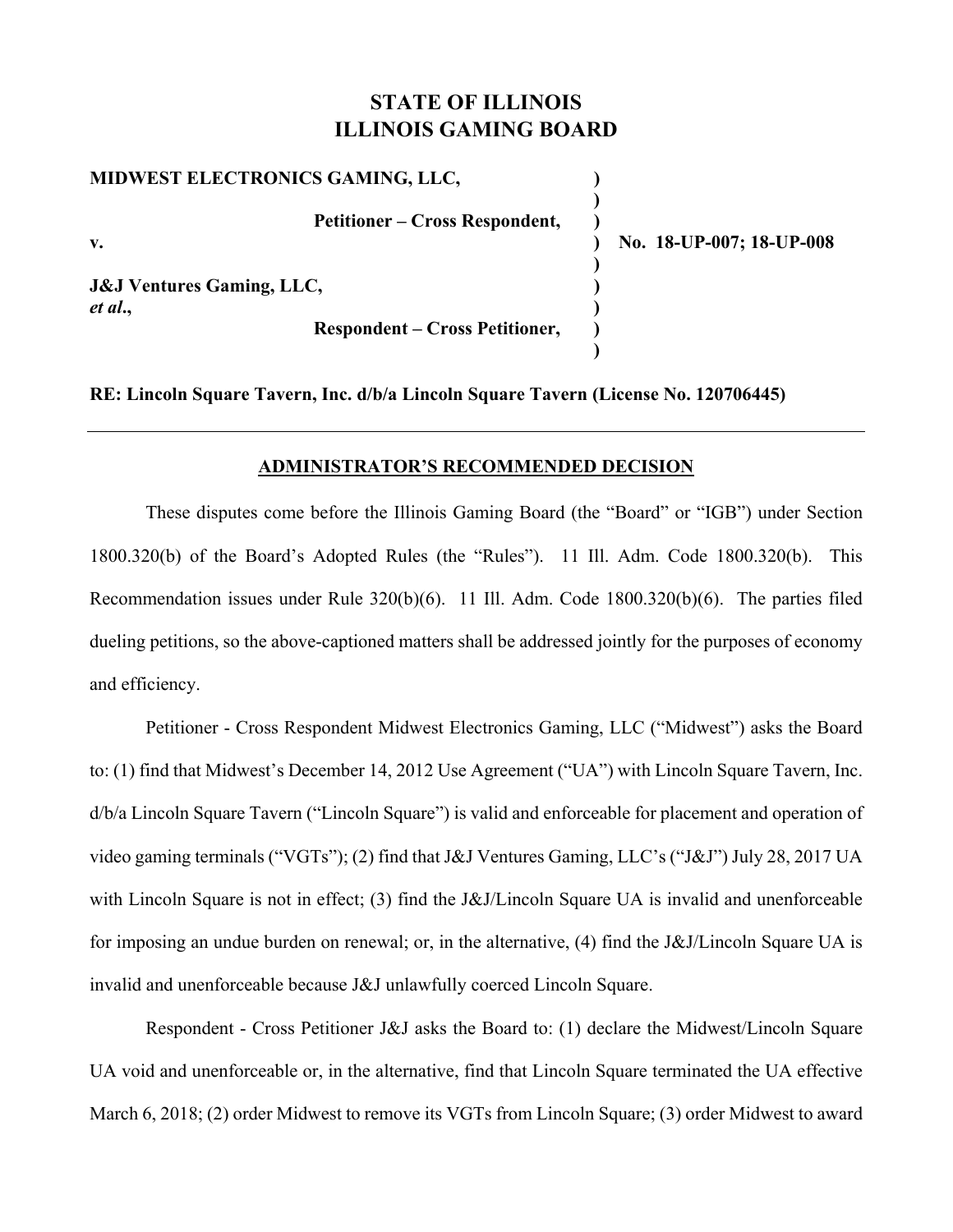lost revenue to Lincoln Square and J&J; (4) declare all Midwest UAs that contain certain provisions are defective, and declare the defective UAs void and unenforceable; and (5) declare the automatic renewal provisions in the UAs void and unenforceable.

As a threshold procedural matter, J&J's Petition seeks relief that the Board does not have the authority to grant under Rule 320(b). Specifically, the Board cannot award money damages to Lincoln Square or J&J. Nor can the Board invalidate an entire category of UAs. In the context of a 320 Petition, the Board is limited to deciding whether an agreement, or portion of an agreement, is valid for the placement and operation of VGTs in a licensed video gaming location. 11 Ill. Adm. Code 1800.320(b)(10). The Board has the express authority to order a licensed terminal operator to remove its VGTs from a licensed establishment if an agreement (or portion of the agreement) is invalidated, but the Board cannot award monetary damages of any kind. *Id.* Accordingly, the only relief available to J&J on the basis of its Petition is an order invalidating the UA with Midwest and requiring Midwest to remove its VGTs from Lincoln Square.

After consideration of the parties' submissions, I recommend the Board deny in part and grant in part Midwest's Petition, deny in part and grant in part J&J's Petition, require Midwest to remove its VGTs from Lincoln Square within 30 calendar days of the entry of a final Board Order in this matter, and release Lincoln Square from both UAs. Lincoln Square will thereby be free to do business with the terminal operator of its choice.

#### **I. JURISDICTION**

The Video Gaming Act (the "VGA") confers jurisdiction and authority upon the Board to supervise all video gaming operations in Illinois. 230 ILCS 40/78; *J&J Gaming Ventures, LLC v. Wild, Inc.*, 2016 IL 119870  $\P$  3, 39-40. The Board has all powers necessary and proper to effectively execute the VGA, including authority to adopt regulations for the purpose of administering the VGA and "provide for the prevention of practices detrimental to the public interest and for the best interests of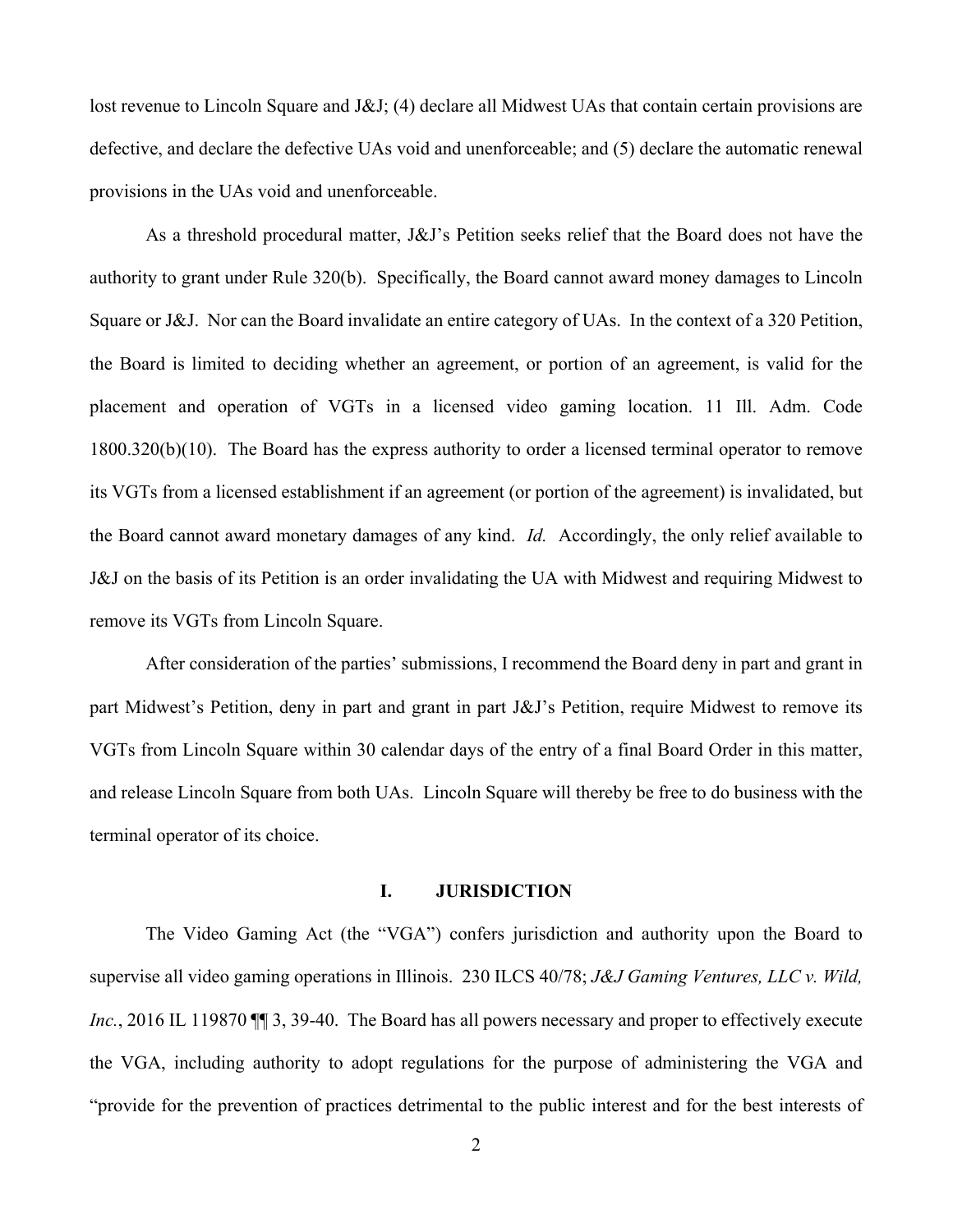video gaming." *Wild*, 2016 IL 119879 ¶ 3*.* The VGA provides "a comprehensive statutory scheme that vests jurisdiction over video gaming operations" with the Board. *Id.* ¶ 42. "By legalizing the use of video gaming terminals for commercial gambling purposes, the legislature enacted a comprehensive statutory scheme, creating rights and duties that have no counterpart in common law or equity." *Id.* ¶ 32. The Board's broad authority over all aspects of video gaming includes the "exclusive, original jurisdiction" to determine the validity and enforceability of agreements that "purport to control placement and operation of video gaming terminals." *Id*; *see also* 11 Ill. Adm. Code 1800.320(b)(1).

#### **II. RELEVANT BACKGROUND**

On December 14, 2012, location licensee Lincoln Square entered into a UA with licensed terminal operator Midwest. The parties' UA gave Midwest the exclusive right to place and operate VGTs in Lincoln Square for five years from and after the date of commencement of video gaming at Lincoln Square. The Midwest/Lincoln Square UA further provided that it "shall automatically be renewed for a period of five (5) years…unless [Midwest] is notified in writing by [Lincoln Square] through the United States Postal Service by certified mail, return receipt requested and such written notice from [Lincoln Square] is received by [Midwest] not more than 90 days and not less than 60 days prior to the expiration of the Initial Term of [Lincoln Square's] intent to terminate this Agreement." On March 6, 2013, video gaming went live at Lincoln Square and the parties' UA commenced. The fiveyear anniversary of the commencement of video gaming at Lincoln Square under the Midwest/Lincoln Square UA is March 6, 2018.

The Midwest/Lincoln Square UA imposed certain hurdles for Lincoln Square to clear before it could non-renew or terminate the UA and engage a different terminal operator. Specifically, paragraph 15 provided that if Lincoln Square notified Midwest of its intent to non-renew because of a competing offer from a different terminal operator, Lincoln Square "shall provide a complete copy of said written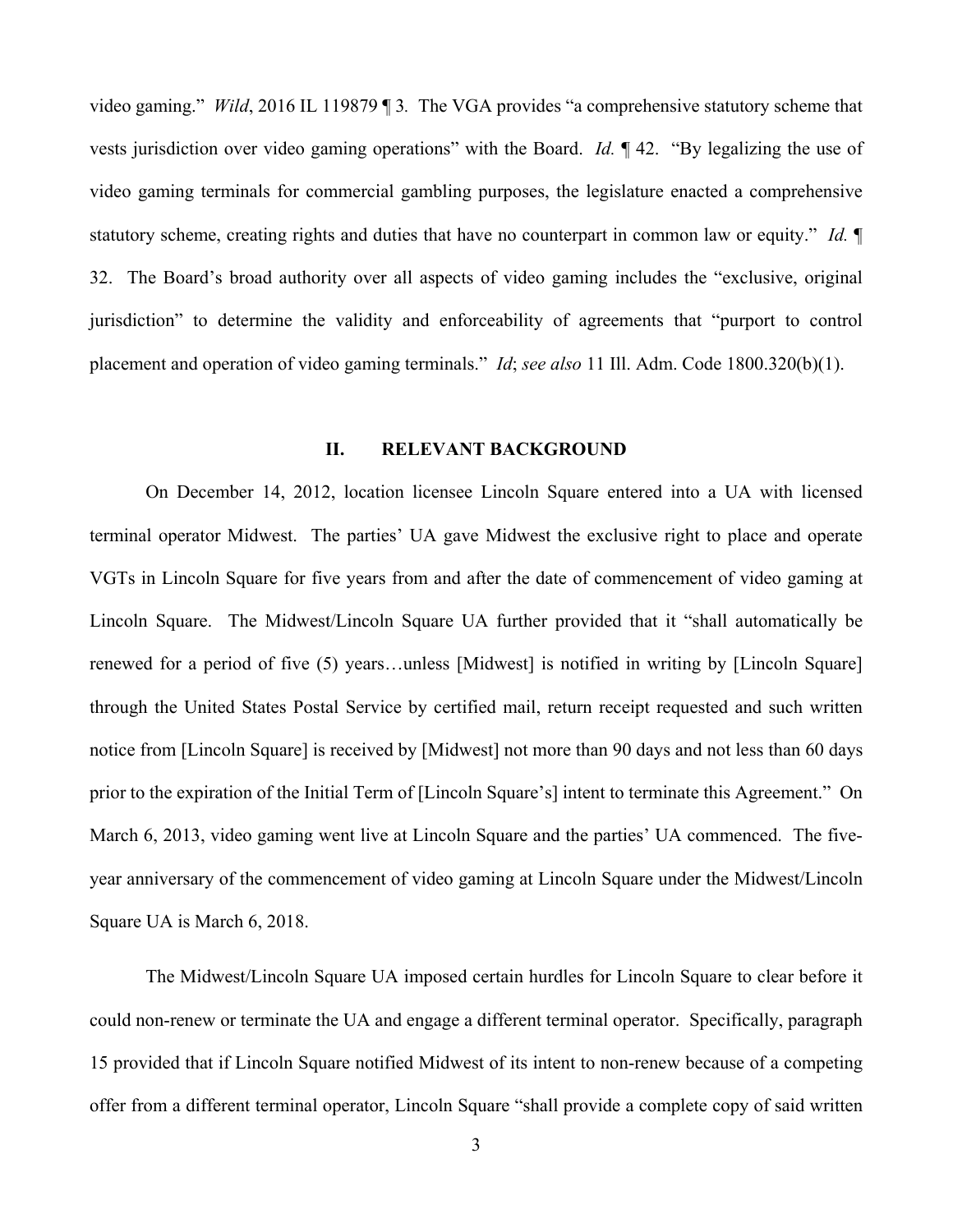offer," Midwest will have thirty days to match the competing offer, and Lincoln Square shall withdraw its non-renewal notice.

On July 28, 2017, J&J and Lincoln Square signed an agreement to place J&J's VGTs in Lincoln Square upon termination of the Midwest/Lincoln Square UA. The J&J/Lincoln Square UA imposed other obstacles Lincoln Square must avoid to successfully non-renew or terminate the UA and engage a different terminal operator. Specifically, paragraph 5 provides that Lincoln Square "is prohibited from negotiating or entering into an agreement with respect to the placement of [VGTs] on the Premises with any party other than [J&J] until either [J&J] or [Lincoln Square] notifies the other party in writing of its election not to renew the Agreement."

On December 7, 2017, Lincoln Square sent notice to Midwest of its intent to terminate and nonrenew their UA effective March 6, 2018. Lincoln Square's non-renewal notice included "the list of equipment" J&J would install. On December 11, 2017, Midwest responded to Lincoln Square's notice stating it reserved its right to meet the competing offer Lincoln Square provided. On or about December 27, 2017, Midwest rejected Lincoln Square's December 7, 2021 notice, asserting that Lincoln Square failed to comply with "at least" four elements required by paragraph 15 and "[A]s such, it does not comply with the terms of [the Midwest/Lincoln Square UA]." On January 24, 2018, Lincoln Square sent Midwest an updated non-renewal notice that contained the identified criteria. On February 26, 2018, J&J provided Midwest a copy of the J&J/Lincoln Square UA in response to Midwest's February 22, 2018 request. On March 2, 2018, Midwest informed Lincoln Square it reviewed the J&J/Lincoln Square UA and was exercising its ability to match terms. Midwest filed this Petition on March 5, 2018. J&J filed its cross Petition on March 8, 2018.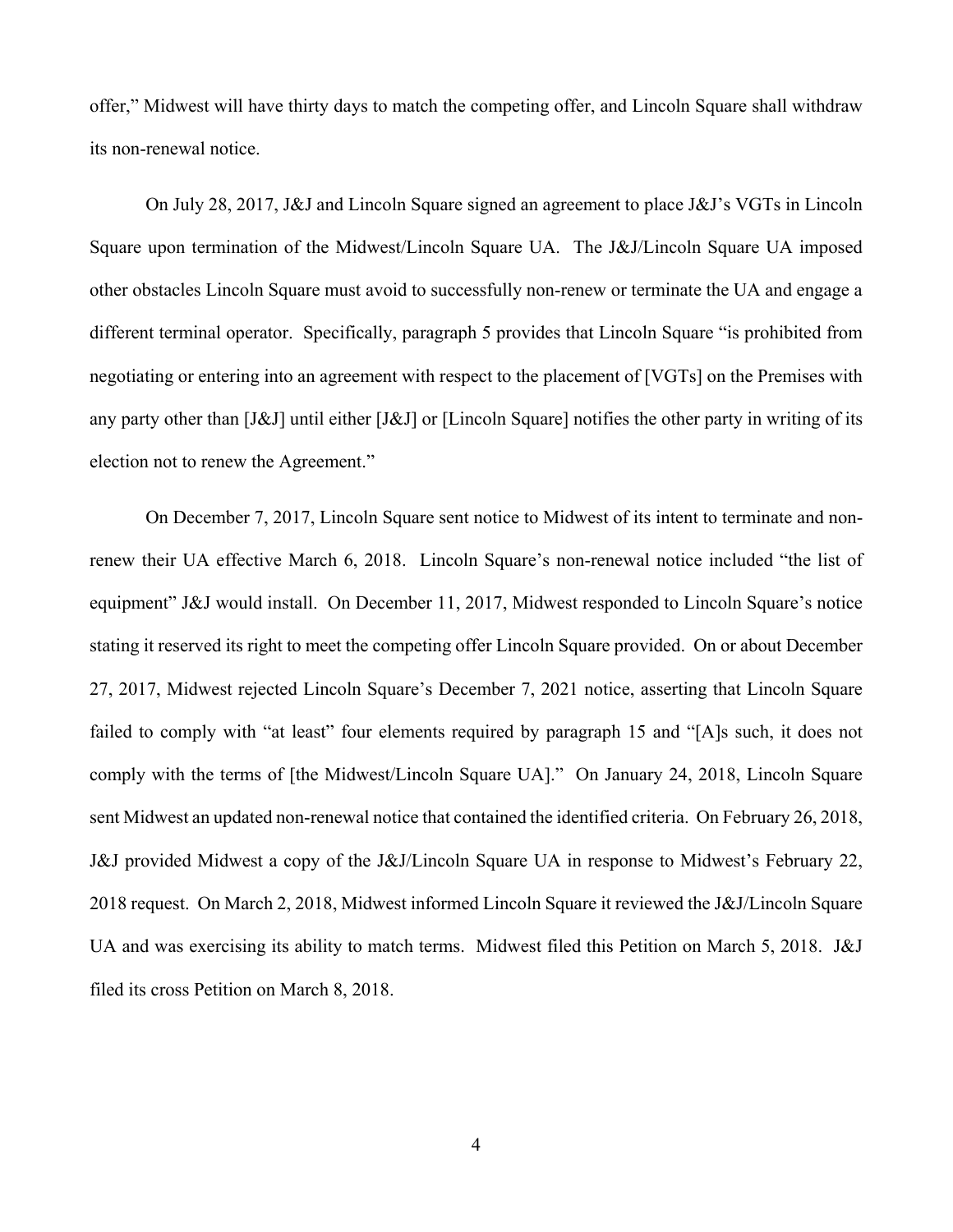#### **III. DISCUSSION**

Midwest asserts that: (1) Lincoln Square failed to properly terminate its agreement with Midwest; (2) the J&J/Lincoln Square UA is invalid and unenforceable due to its renewal provisions; (3) J&J unlawfully coerced Lincoln Square into executing the J&J/Lincoln Square UA; (4) and Lincoln Square's failure to properly terminate the UA resulted in an automatic renewal of the agreement for an additional five-year period through March 6, 2023.

J&J disagrees and counters that: (1) Lincoln Square properly terminated its agreement with Midwest, effective March 6, 2018; (2) the Midwest/Lincoln Square UA is invalid and unenforceable due to its renewal provisions; (3) and the J&J/Lincoln Square UA is valid and enforceable through March 6, 2023. The parties' respective arguments are addressed below.

#### **A. The Midwest/Lincoln Square Use Agreement**

We first address whether the non-renewal provisions of the Midwest/Lincoln Square UA constitute an undue burden on Lincoln Square under Rule 320(b)(1)(D). The Board expressed a policy preference to promote a level playing field between licensed establishments and licensed terminal operators in matters of UA renewals and terminations when it adopted Rule 320(b)(1)(D). Rule  $320(b)(1)(D)$  and the policy it articulates flow directly from the Board's statutory authority to oversee video gaming and issue rules to "prevent practices detrimental to the public interest and promote the best interests of video gaming." 230 ILCS 40/78(a)(3); *cf. Windy City Promotions, LLC v. Illinois Gaming Board,* 87 N.E.3d 915 at 922 (affirming the Board's authority to adopt interpretive rules).

The Board's inquiry under Rule  $320(b)(1)(D)$  is whether the renewal provision in the Midwest/Lincoln Square "poses such obstacles against non-renewal, or confusion about the procedures for non-renewal, as to constitute an undue burden on the licensed video gaming location that has entered into the provision." 11 Ill. Admin. Code 1800.320(b)(1)(D). First, there is no dispute that Lincoln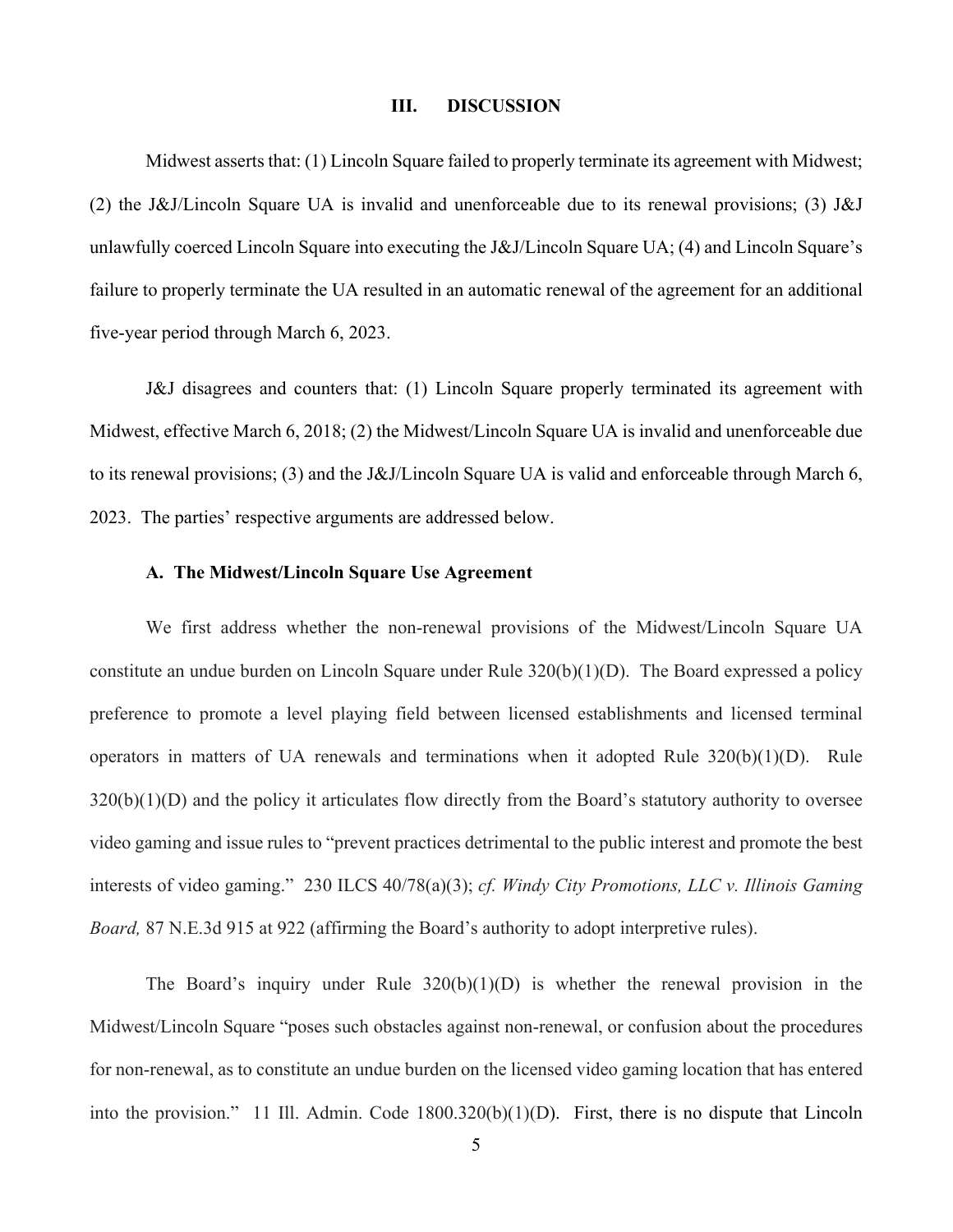Square delivered its December 7, 2017 non-renewal notice to Midwest "not more than 90 days and not less than 60 days prior" to March 6, 2018 as required by the Midwest/Lincoln Square UA. As such, the only dispute here is whether Lincoln Square failed to comply with paragraph 15, and if so, whether that failure precludes Lincoln Square from terminating the UA. Paragraph 15 states in its entirety:

> In the event that Establishment notifies Terminal Operator that Establishment will not renew this Agreement, at the expiration of its term according to the requirements in Section 14 and such non-renewal is a result of a competing offer from another entity or individual to provide VGTs similar in form or function to the VGTs provided by Terminal Operator, Establishment shall provide a complete copy of said written competing offer that must include all terms (specifically including, but not limited to, game manufacturer, game program version, cabinet specifications, any item(s), game(s) and/or term(s) that are perceived by Establishment to be an improvement as compared to the items, games and terms provided by Terminal Operator, name of proposed new terminal operator and principal owner, name of the person who provided a representative of Establishment with the competing offer, the date a representative of Establishment was initially solicited by a representative of the proposed new terminal operator and the date the competing offer was provided to a representative of Establishment) to Terminal Operator attached to the notice of non-renewal from Establishment. Terminal Operator shall have thirty (30) days from receipt of notice of non-renewal, as per the terms of Section 14, to match the material terms of any competing offer in form and function and Establishment shall withdraw its notice of non-renewal. This Agreement shall continue in full force and effect if Terminal Operator files suit or pursues arbitration to determine the validity of a competing offer received by Terminal Operator.

This paragraph—which Midwest authored—mandates Lincoln Square to provide such robust and specific information as to effectively bar Lincoln Square's ability to end the parties' UA. Midwest created a labyrinth that trapped Lincoln Square in this contract with the above paragraph. Midwest argues that to comply with this provision simply imposes a "basic obligation" on Lincoln Square to provide Midwest the material terms of competing offers. (Petitioner's Brief, ¶ 10.)

However, Lincoln Square's path out of this contractual maze is not as simple or straightforward as Midwest portrays. In fact, the UA demands that Lincoln Square produce a burdensome list of detailed information for Midwest' approval. Specifically, paragraph 15 provides that for Lincoln Square to successfully submit a "complete copy of said written competing offer [from J&J]" Lincoln Square "must include all terms (specifically including, **but not limited to**, game manufacturer, game program version,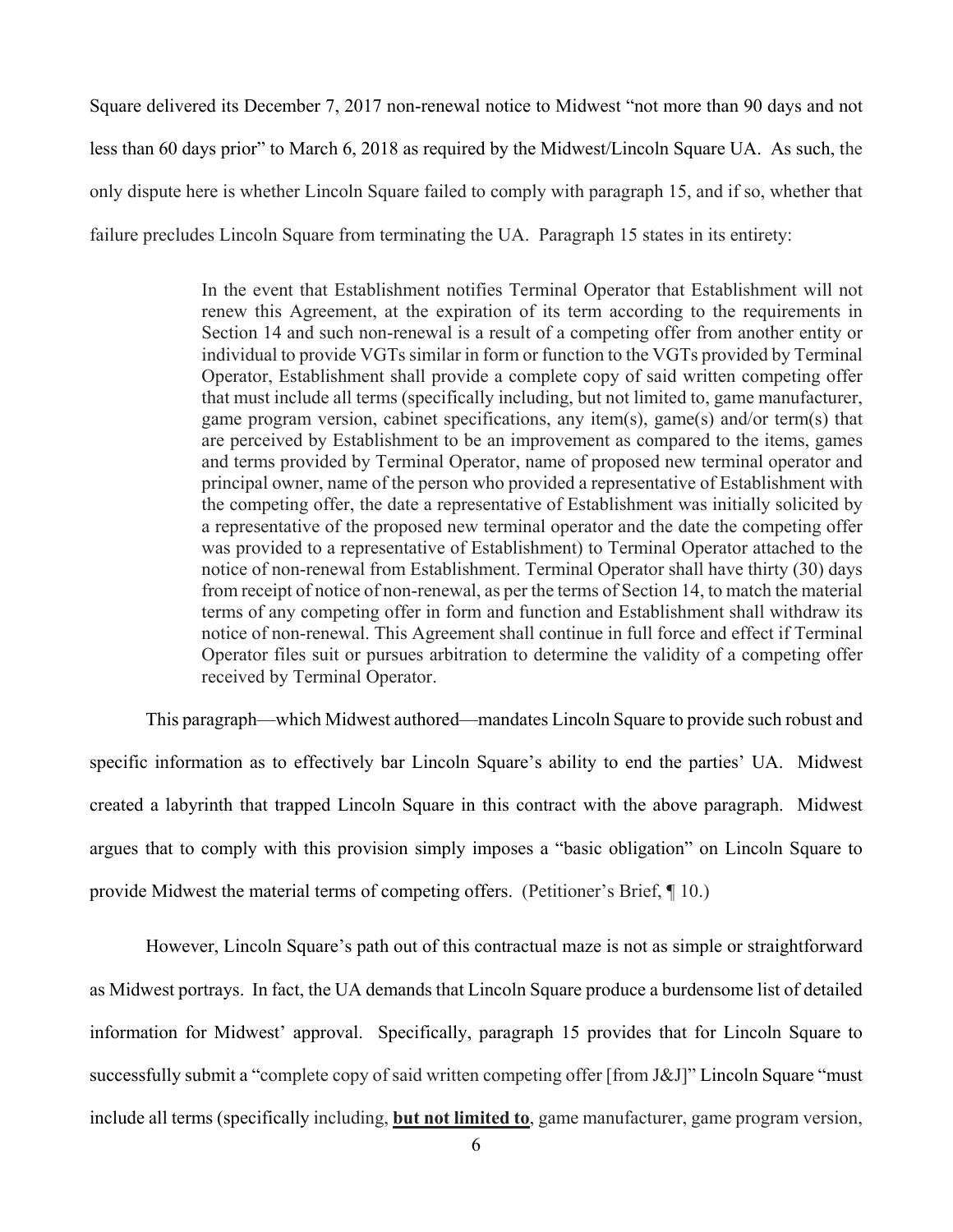cabinet specifications, any item(s), game(s) and/or term(s) that are perceived by Establishment to be an improvement as compared to the items, games and terms provided by Terminal Operator, name of proposed new terminal operator and principal owner, name of the person who provided a representative of Establishment with the competing offer, the date a representative of Establishment was initially solicited by a representative of the proposed new terminal operator and the date the competing offer was provided to a representative of Establishment)…." (Emphasis added.)

The level of unacceptable specificity required by paragraph 15 is almost unattainable even if the Board does not consider the open-ended discretion given Midwest to evaluate the completeness of Lincoln Square's termination notice. In this instance, Midwest exercised its lopsided power prolonging this process. In its December 27, 2017 letter, Midwest noted that Lincoln Square's December 7, 2017 non-renewal notice lacked "at least" the following: (1) any item(s), game(s) and/or term(s) that are perceived by [Lincolns Square] to be an improvement as compared to the items, games and terms provided by [Midwest]; (2) name of proposed new terminal operator and principal owner; (3) name of the person who provided a representative of [Lincoln Square] with the competing offer; and (4) the date a representative of [Lincoln Square] was initially solicited by a representative of the proposed new terminal operator and the date the competing offer was provided to a representative of [Lincoln Square].

Lincoln Square responded by providing the specific items to Midwest on January 27, 2018, but Midwest remained dissatisfied. Midwest asked J&J to provide a complete copy of the J&J/Lincoln Square UA on February 22, 2018. Midwest deemed the competing offer complete only after J&J provided a copy of the J&J/Lincoln Square UA on February 26, 2018. Additionally, nothing in paragraph 15 stopped Midwest from employing the "but not limited to" language to continue imposing additional hurdles on Lincoln Square. Midwest could, at its sole discretion, find any copy of a written competing offer deficient. For example, the above requires the date a representative of Lincoln Square was initially solicited but does not specify the medium of the solicitation. Midwest, at its sole discretion,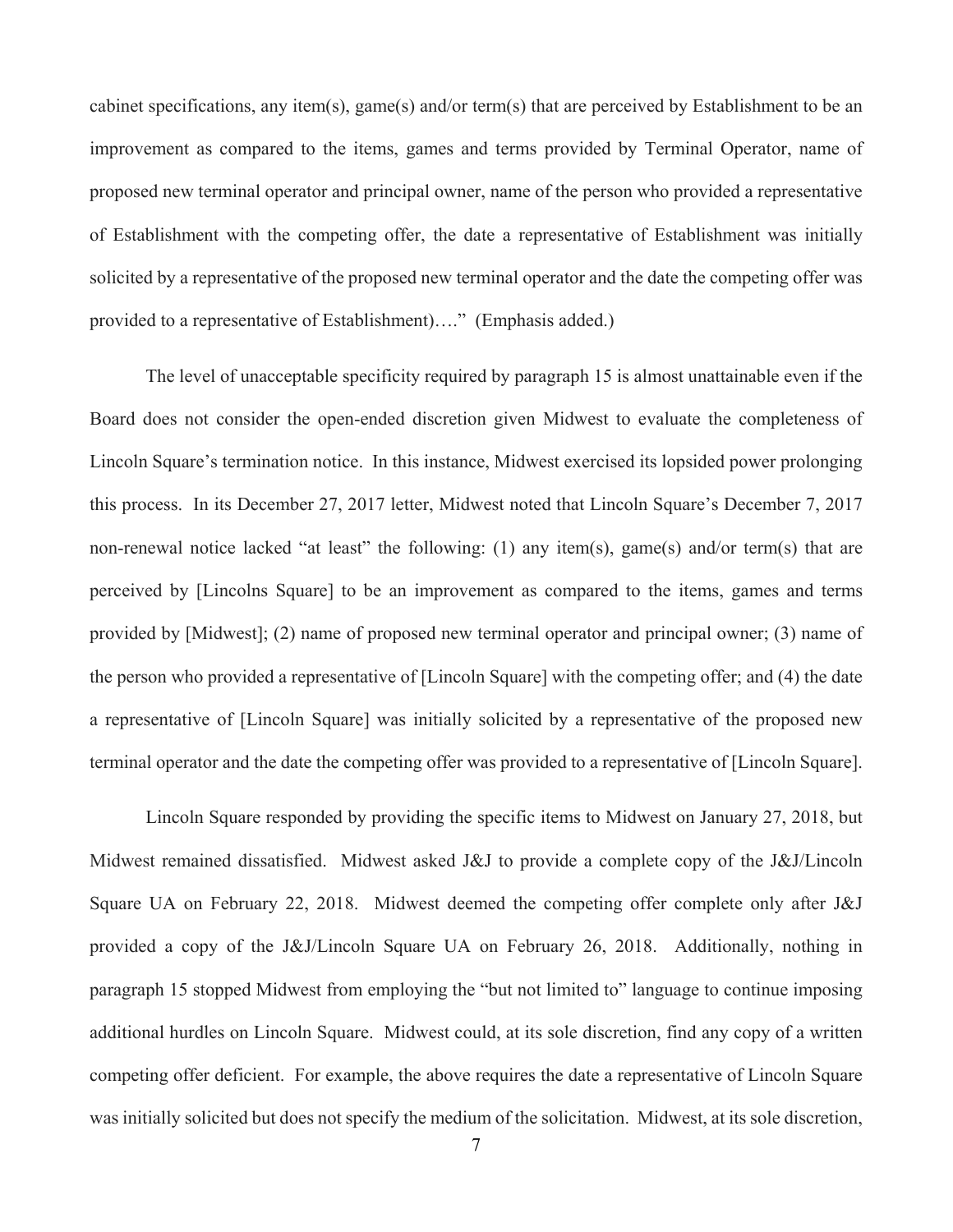could reject Lincoln Square's submission of a written competing offer because it failed to include this non-specified piece of information. Finally, Midwest's rejection of the competing offer could allow it to argue that Lincoln Square's non-renewal notice is outside the 30-day termination window because it was not perfected until February 26, 2018.

Paragraph 15 of the Midwest/Lincoln Square UA, through both the specificity and openendedness of its language and terms, imposes such obstacles against non-renewal as to constitute an undue burden on Lincoln Square to terminate under Rule 320(b)(1)(D). Paragraph 15, and Midwest's attempted unreasonable enforcement of it, are detrimental to the best interests of Illinois video gaming and contravene the Board's policy against such practices. Accordingly, Board action is necessary and appropriate under Rule 320(b)(10).

#### **B. The J&J/Lincoln Square Use Agreement**

Next, we address whether the non-renewal provisions of the J&J/Lincoln Square UA constitute an undue burden on Lincoln Square under Rule 320(b)(1)(D) or constitute practices detrimental to the public interest or against the best interests of video gaming under Rule 320(b)(1)(F). Paragraph 5 states in its entirety:

> This Agreement shall commence on the date hereof and remain in effect for a term of [5 years] following the date the first Video Gaming Terminal is installed by or on behalf of Terminal Operator and becomes operational at the Premises (the "Initial Term"). Thereafter, this Agreement shall automatically renew for successive periods of [5 years] (each, a "Renewal Term" and together with the Initial Term, the "Term"), unless Establishment or Terminal Operator notifies the other in writing of its election to terminate this Agreement no fewer than forty-five (45) nor more than ninety (90) days prior to the end of the Initial Term and each successive Renewal Term, as applicable, or unless terminated earlier pursuant to the terms hereof. Establishment hereby acknowledges and agrees that it is prohibited from negotiating or entering into an agreement with respect to the placement of Video Gaming Terminals on the Premises with any party other than Terminal Operator until either Terminal Operator or Establishment notifies the other party in writing of its election not to renew the Agreement in accordance with this Section 5. Notwithstanding the foregoing, Terminal Operator reserves the right to terminate this Agreement immediately for any reason, including, but not limited to the IGB requiring such termination.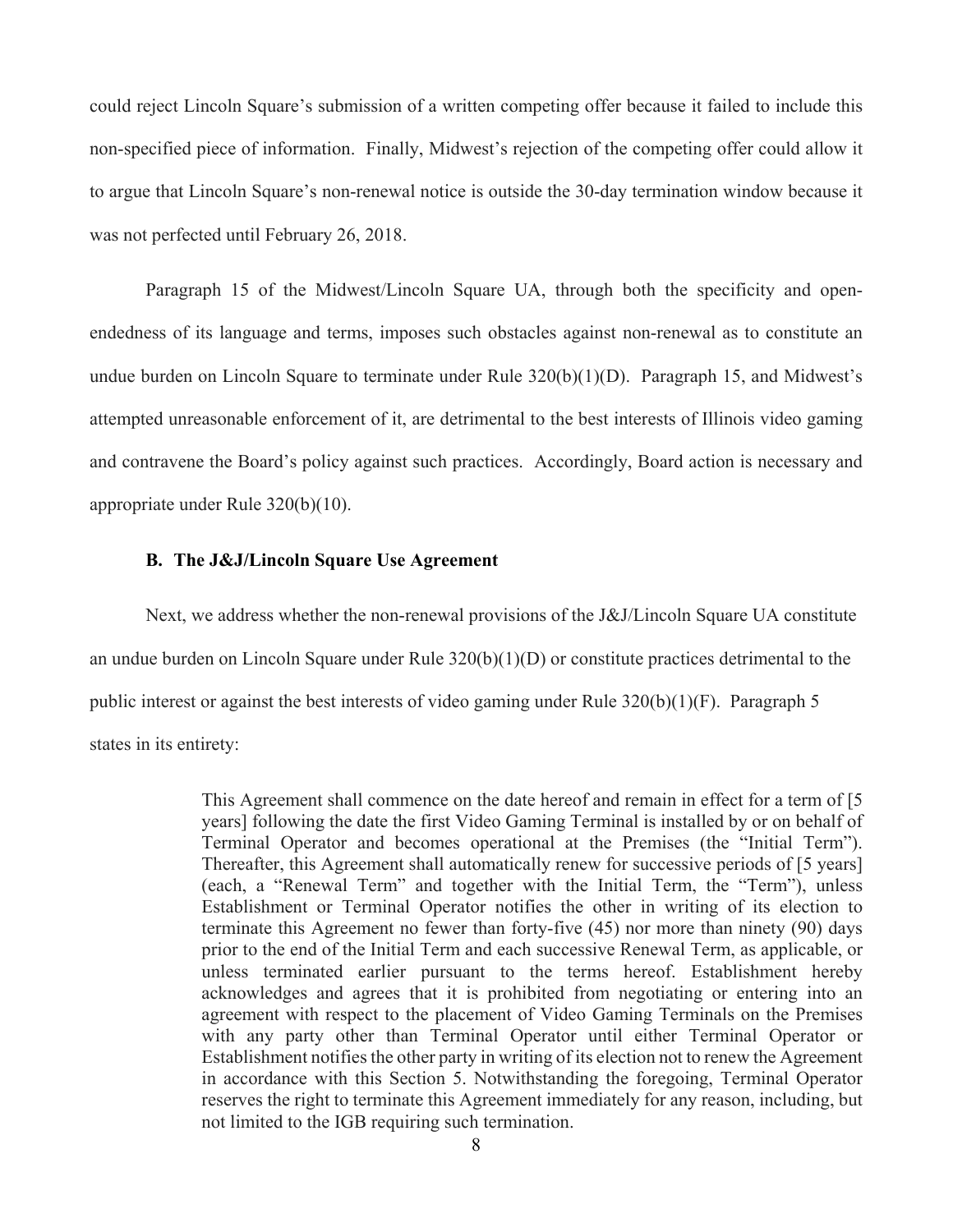This paragraph—which J&J authored—prohibits Lincoln Square from negotiating with any terminal operator other than J&J until Lincoln Square perfects its non-renewal notice. In other words, pursuant to paragraph 5, Lincoln Square must terminate its existing use agreement with J&J before Lincoln Square can explore what other terminal operators may offer it. Prospective terminal operators may offer better services or new or different games or terminals, but Paragraph 5 bars Lincoln Square from discussing that information with a competing terminal operator unless it first terminates it UA with J&J. These restrictions to Lincoln Square's ability to consider available options through discussions and negotiations with other terminal operators are overly restrictive and impose such obstacles against nonrenewal as to constitute an undue burden on Lincoln Square to terminate under Rule  $320(b)(1)(D)$ . Paragraph 5 is detrimental to the best interests of the Illinois video gaming industry. Accordingly, Board action is necessary and appropriate under Rule 320(b)(10).

#### **IV. CONCLUSION**

For the foregoing reasons, I recommend that the Board enter an Order:

- 1. Adopting this Recommend Decision;
- 2. Granting in part J&J's Petition, Docket No. 18-UP-008, by finding that paragraph 15 of the Midwest/Lincoln Square Use Agreement poses such obstacles against non-renewal, or confusion about the procedures for non-renewal, as to constitute an undue burden on Lincoln Square;
- 3. Denying in part J&J's Petition, Docket No. 18-UP-008, by denying an award of lost revenue;
- 4. Denying in part J&J's Petition, Docket No. 18-UP-008, by denying an order invalidating all Midwest Use Agreements that contain paragraph 15;
- 5. Granting in part Midwest's Petition, Docket No. 18-UP-007, by finding that paragraph 5 of the J&J/Lincoln Square Use Agreement poses such obstacles against non-renewal, or confusion about the procedures for non-renewal, as to constitute an undue burden on Lincoln Square;
- 6. Releasing Lincoln Square from its December 14, 2012 Use Agreement with Midwest;